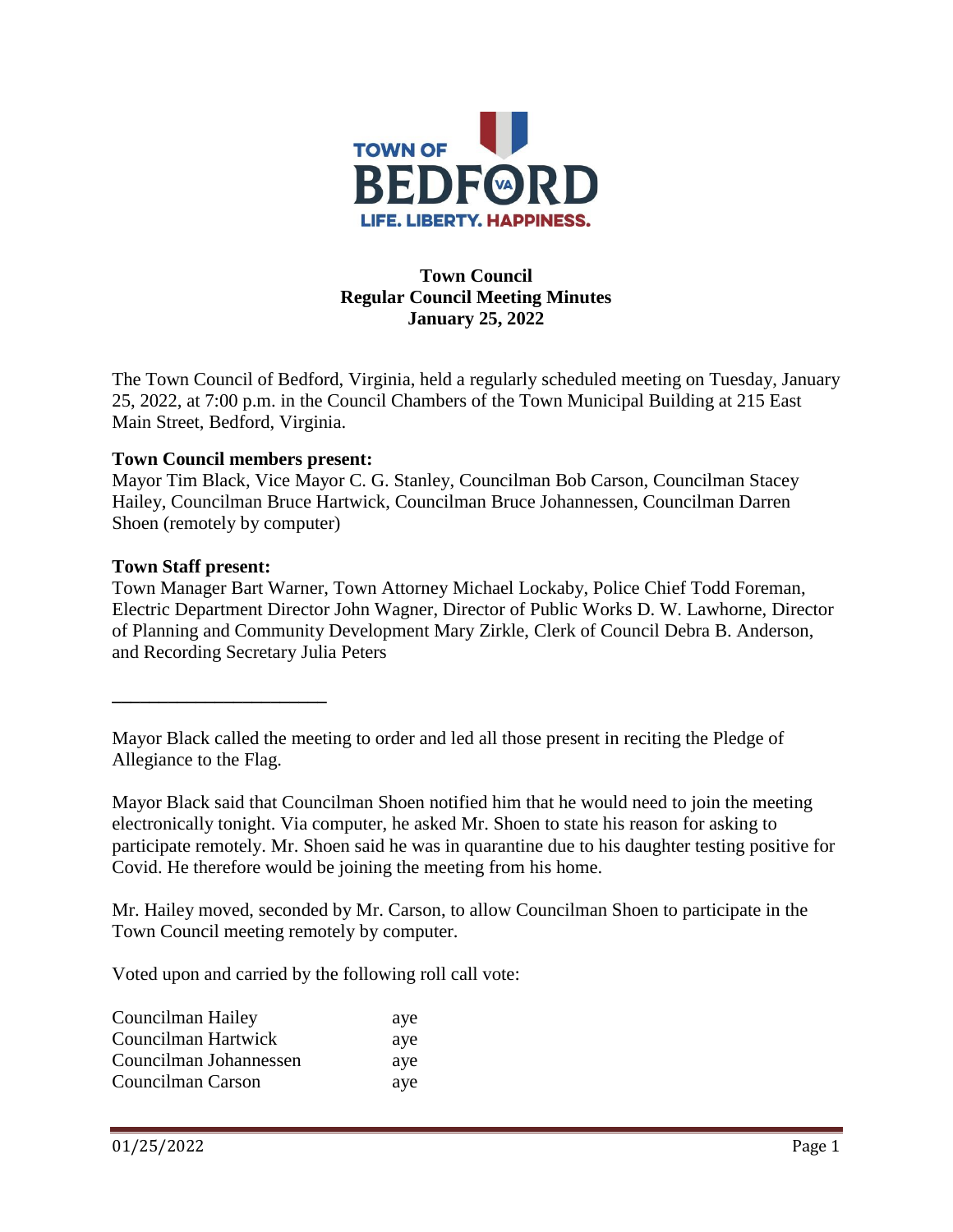| Vice Mayor Stanley | aye |
|--------------------|-----|
| <b>Mayor Black</b> | aye |

The motion carried with six members voting aye.

#### **APPROVAL OF MINUTES**

Mayor Black declared that the minutes of the adjourned Council meeting of December 29, 2021 and the regularly scheduled Council meeting of January 11, 2022, were approved as presented.

#### **REPORT OF TOWN MANAGER**

Town Manager Bart Warner had nothing new to report. In response to a question regarding the Gateway signs, Mr. Warner noted that the signs have been obtained from the fabricators and they will be installed in the right-of-way where they can. They will be working on the negotiating of easements on private property where necessary.

#### **APPEARANCES BEFORE COUNCIL**

None.

#### **COUNCIL COMMENTS**

Councilman Hartwick said the man who got him into politics, his Poppi, would have been 103 today, if he were alive. He also said IT did an excellent job taking care of an issue for him. He thanked Chief Foreman for his many years of service. He hoped the Town can replace him with someone who will do the job as well as Chief Foreman.

Councilman Johannessen agreed and hoped Chief Foreman would continue to aid Town Council when possible.

Vice Mayor Stanley concurred. He also commended the Public Works department for quickly clearing the streets after the storm. He thanked the Electric department for keeping the power going as well.

Councilman Hailey said he would miss Chief Foreman and appreciated all his efforts and sacrifices for the Town and community. He also thanked all the department heads and their staff for their work during the inclement weather in the last few weeks.

Councilman Shoen thanked Chief Foreman for his service and appreciated his honesty and integrity.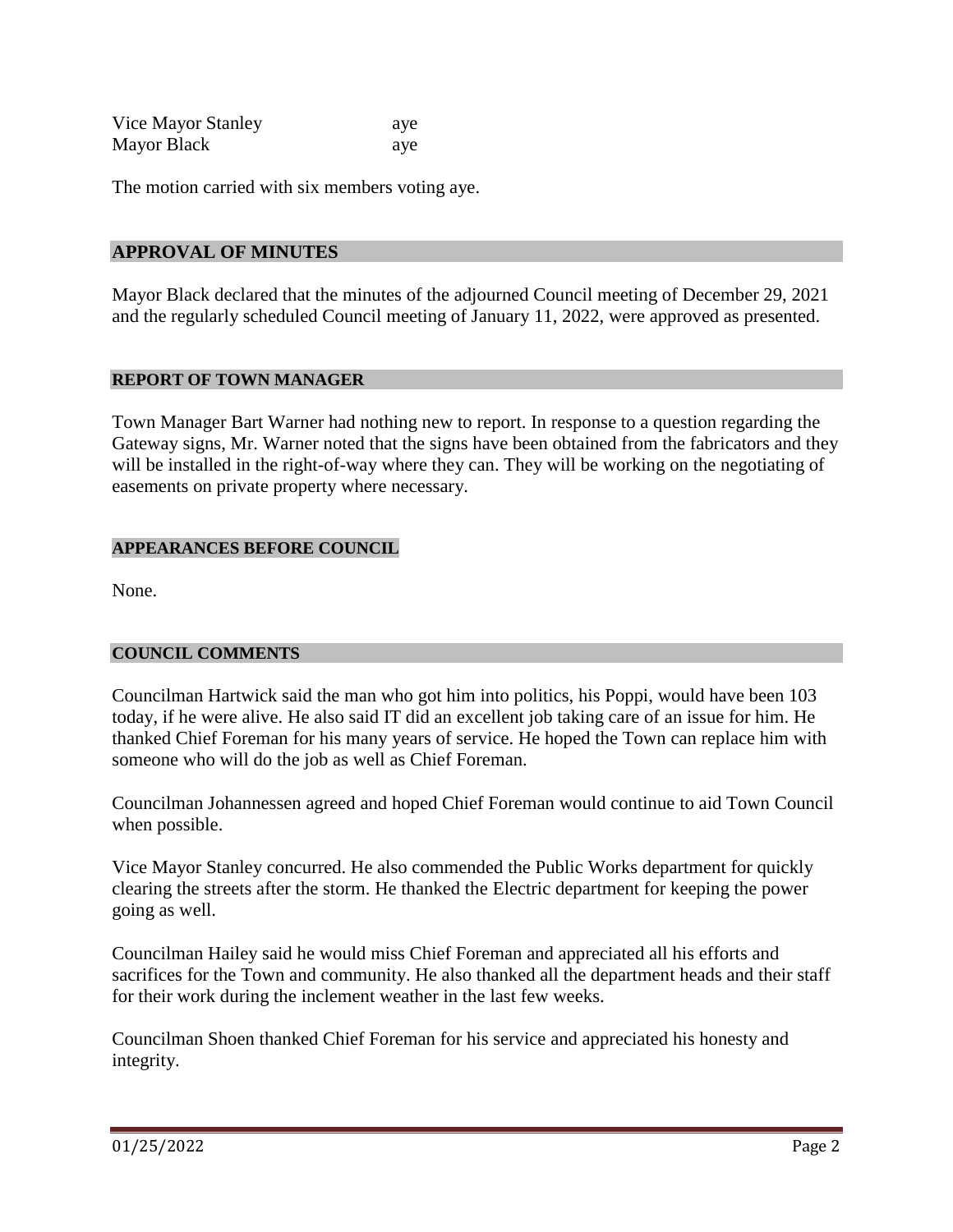Councilman Carson thanked Chief Foreman for all he had done for the Town. He believed he is leaving a good team behind to follow his teaching. He also thanked Mr. Lawhorne and Mr. Wagner for their service and the excellent work during the storm.

Mayor Black echoed all the comments and thoughts and hoped to have more to say at the Bedrock Community Church event for Chief Foreman. He has been a blessed leader for the community. All the programs he put in place have made such a difference and he has been an example of what community policing is about while meeting the most rigorous standards for a police department. His professionalism and dedication have been appreciated and are not easily forgotten. Mayor Black thanked Mr. Lawhorne and Mr. Wagner for their crews' work during the storm and noted the community recognizes it also. He reminded Council members that their completed Statement of Economic Interest was now past due and to please submit it to Mrs. Anderson if they have not already done so.

## **REPORT OF COUNCIL COMMITTEES**

None.

## **REVISIONS TO AGENDA**

None.

### **PUBLIC HEARINGS**

Mr. Warner read the following public hearing notice.

### **PUBLIC HEARING NOTICE**

Notice is hereby given of a public hearing to be held by the Town Council at 7:00 p.m. on Tuesday, January 25, 2022, at the Town Municipal Building, Council Hall, 215 East Main Street for the purpose of hearing comment on a proposed Zoning Ordinance change to create a new land use with standards and requirements, and amend provisions for the permit application as follows:

- 1. Create a new use "Travel Park" with definitions, zoning district designation, requirements and conditional use permit process. A "Travel Park" is also known as an RV Park.
- 2. Create application procedures for "Travel Park" use to define requirements for site plans.

Information is on file in the office of Planning and Community Development at 215 East Main Street, Bedford. Anyone who is in favor of or opposed to the proposed request will have an opportunity to express his/her views at this hearing.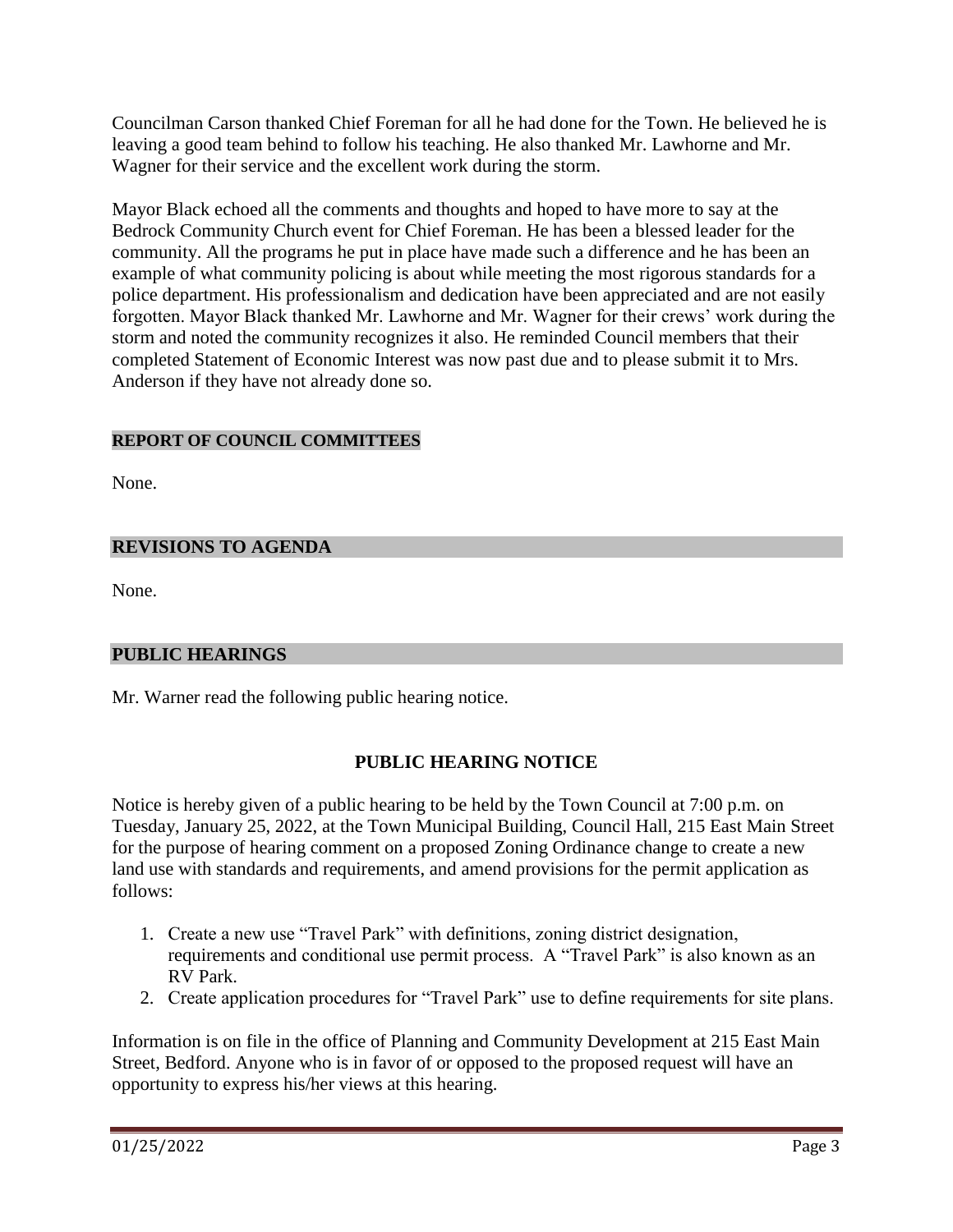Published: January 12, 2022 January 19, 2022

Mayor Black opened the public hearing at 7:07 p.m. He noted that this public hearing was for amending the zoning ordinance to include the definition and parameters specified but was not for any particular project.

## **David Thomas, 1615 Sandy Knoll Avenue, Bedford, VA**

Mr. Thomas said he was in favor of this change. He serves on the Zoning Appeals Board for the Town and has listened at the Planning Commission meetings regarding this subject. If it is passed and a project is approved for the area it would be an improvement for the Town and he is 100 percent in favor.

## **Chris Blair, 1838 Screechum Hollow Road, Bedford, VA**

Mr. Blair said he has lived in Bedford most of his life and is invested in the Town. If Council passes the change in zoning, it has a good possibility of improving Bedford. This will bring a brand new element to Bedford that is not anywhere else. By changing the zoning and if his project is approved, it will allow him and others to help many people, from businesses to restaurants to dealerships to grocery stores. By being able to use the Bedford land in a positive way, it will be a good thing for Bedford. Many people and businesses are in support of this zoning change and he has not received a negative reponse so far. The vision would help make Bedford a tourist destination and it would be a one-of-a-kind thing and he is strongly in favor.

There being no one else to come forward to speak, Mayor Black closed the public meeting at 7:15 p.m.

#### **CONSENT AGENDA**

None.

#### **OLD BUSINESS**

None.

#### **NEW BUSINESS**

### **Ordinance – Creating New Land Use "Travel Park"**

Town Council is presented with proposed text changes to the zoning ordinance to create a new land use "Travel Park". These text changes include establishing a definition, assigning the use to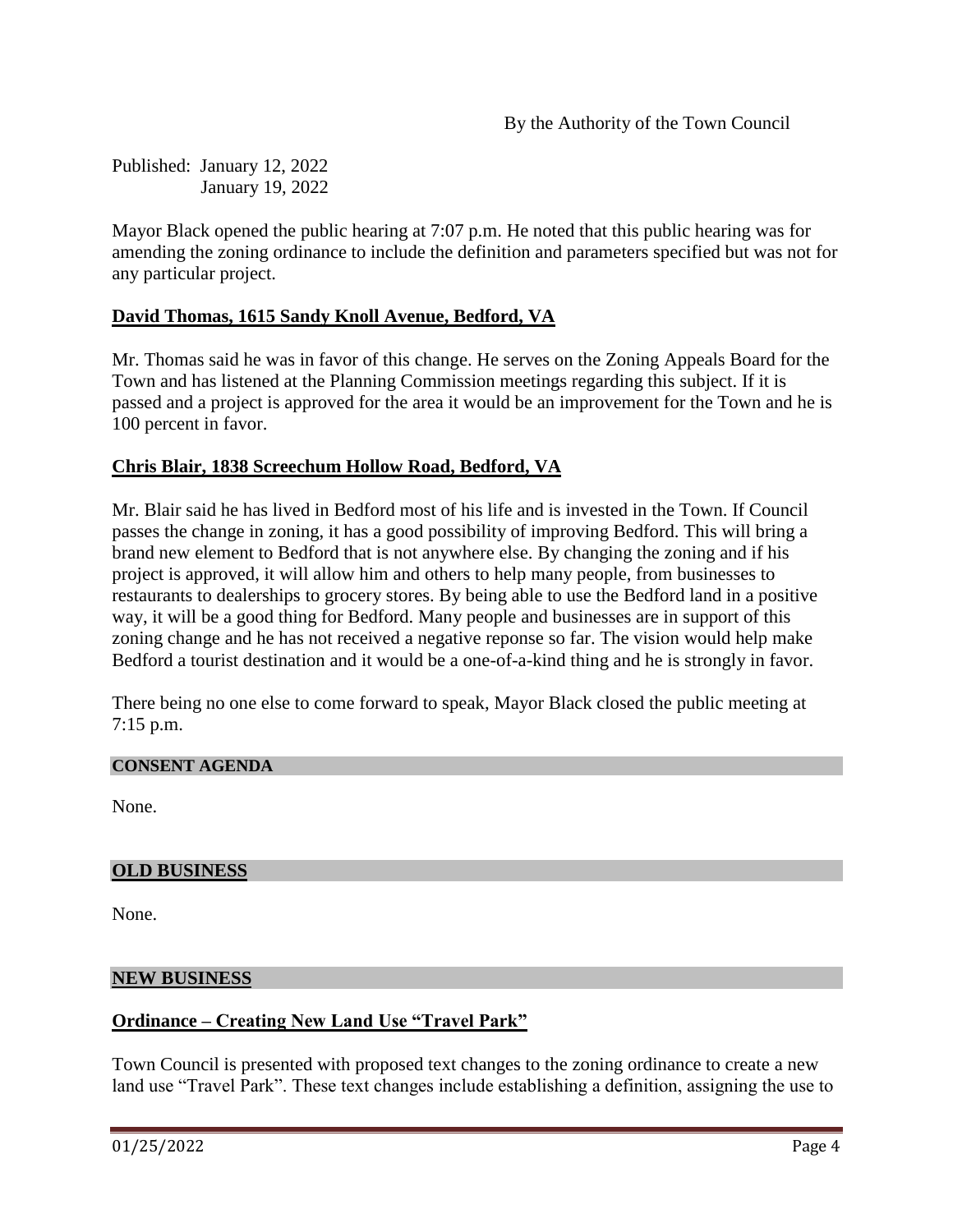a relevant zoning district, defining standards and requirements for the use, and confirming site plan requirements for a zoning permit issuance.

At its meeting on October 7, 2021, the Planning Commission was asked by a citizen to consider adding "RV Park" as a permitted use in the zoning ordinance. Since the use is not permitted by zoning, an ordinance amendment would be needed in order for him to start a recreational vehicle camping business as a commercial venture on property he intended to purchase. The Commission directed staff to provide zoning options to consider at a future meeting. Staff provided a draft ordinance framework for the Commission at their meeting on November 4, 2021. This draft was based on research of the Virginia Department of Health regulations through the Code of Virginia and zoning regulations in Bedford County to have local consistency. At that meeting, the Commission discussed the recommended definition, standards and requirements to create a new use that would only be allowed in the B-2 zoning district on parcels of five acres or more with a conditional use permit. The discussion led to a draft ordinance that was presented to the Commission at their December 2, 2021 meeting. At that meeting, members accepted the draft but decided to call the new use "Travel Park" to make it clear that the use would not be a campground as is usually envisioned.

From that draft ordinance with the name change, the Commission initiated an ordinance amendment for a public hearing held on January 6, 2022. At that hearing, one Town resident spoke in favor of the amendment. Commissioners made one text change to clarify what permanent structures can be in a Travel Park. The Commission voted 4-0 (three members absent) to recommend proposed amendments to Town Council. The final ordinance for Town Council is attached.

# **ACTION REQUESTED:**

Town Council is requested to consider adopting the Ordinance as recommended for approval by the Planning Commission. The Council may make changes to the Ordinance that would not substantively affect what has been advertised for public hearing.

Mr. Hartwick moved, seconded by Mr. Carson, to adopt the ordinance as recommended for approval by the Planning Commission.

# Discussion followed.

Mayor Black mentioned that Council would not be discussing any particular project but only addressing adding the land usage to the current zoning ordinance. By adding this to the ordinance, a Conditional Use Permit (CUP) could be applied for and go through the Planning Commission before it was brought back to Council for approval of a specific project.

Questions arose regarding the time duration of visitors staying at a travel park and why 21 days was determined as the maximum for a stay with an accumulating maximum of 180 days per year. It was noted that a visitor could stay the 21 days and go stay somewhere else for one day and then come back for another 21 days. Ms. Zirkle said the Planning Commission deliberated the number of days that would be appropriate. The main concern was to make sure this would not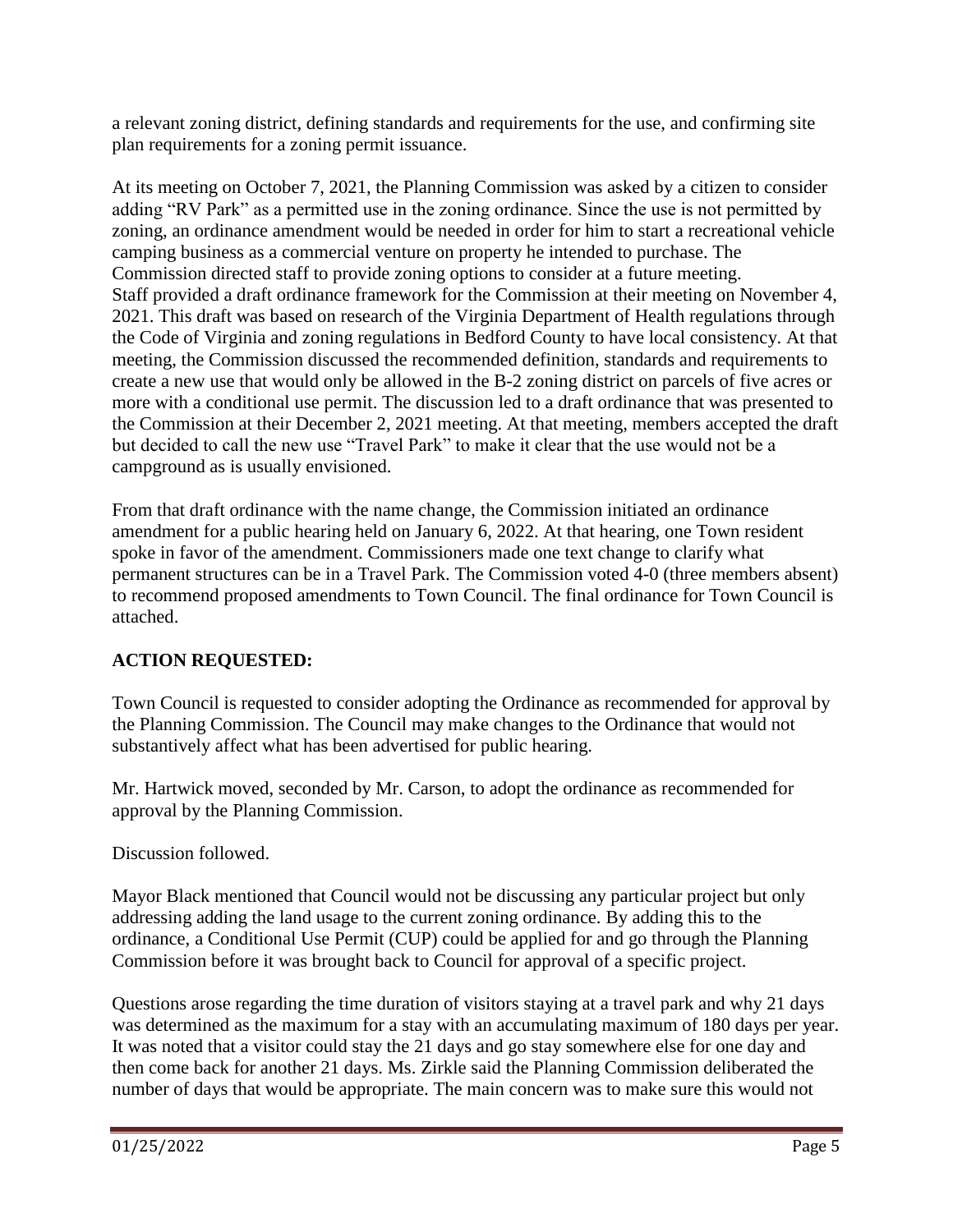become a permanent campground where people could live there. The 180 days limit is used by the County and the Town tried to model something that they knew was already working in the adjoining locality. The 21 days was determined so that people could get a full range of days to stay in Town. Someone going off-site for one day and then returning to extend their stay was not discussed by the Planning Commission but there is a law where any campground provider would need to provide information to Town twice per year so they can keep up with who was exceeding the number of days. During discussion, consensus from Council members was their main concern was to deter someone from using a travel park as a permanent residence. Mr. Blair said that during Planning Commission meetings, a high turnover rate was encouraged for a project. A quick turnover would allow people to come and enjoy Bedford and spend money. There aren't going to be that many spaces in a project site and some people may stay in Bedford, leave and go to Nelson County for a week or two and then return to Bedford or visit Smith Mountain Lake for a week. These people may travel around the area to soak up as much as they can. Vice Mayor Stanley said if a travel park becomes popular, it may be difficult for some people to get a reservation on short notice, which would alleviate the long-term stay issues of concern, and park management would be able to handle such issues. Councilman Shoen said he is the Council representative on the Planning Commission and all these conditions have been worked through and understands the concern but as far as the one project overall, he likes the idea. Mayor Black noted that this ordinance change would apply to any B-2 zones in Town. Mr. Shoen responded that since a CUP is required, any new project could have additional conditions placed on it, so each project considered can be crafted individually. Mr. Lockaby said it would be possible for different conditions to be included for the CUP to be approved, or a CUP could be denied if it was unreasonable for the specific location. Mr. Blair said that the area for his envisioned project already has the needed infrastructure (electric, water, drainage, and sewer) ready, if the ordinance change is approved. Mr. Warner said noise concerns can be addressed by existing Town standards.

Voted upon and carried by the following roll call vote.

| Councilman Hartwick       | aye |
|---------------------------|-----|
| Councilman Johannessen    | aye |
| Councilman Carson         | aye |
| Councilman Shoen          | aye |
| <b>Vice Mayor Stanley</b> | aye |
| Councilman Hailey         | aye |
| Mayor Black               | aye |

The motion carried with seven members voting aye.

The ordinance follows.

### **ORDINANCE NO. 22-1**

### **AMENDING THE TEXT OF THE LAND DEVELOPMENT REGULATIONS FOR THE TOWN OF BEDFORD BY ADDING NEW USE "TRAVEL PARK" WITH STANDARDS, REQUIREMENTS, AND RELATED DEFINITIONS**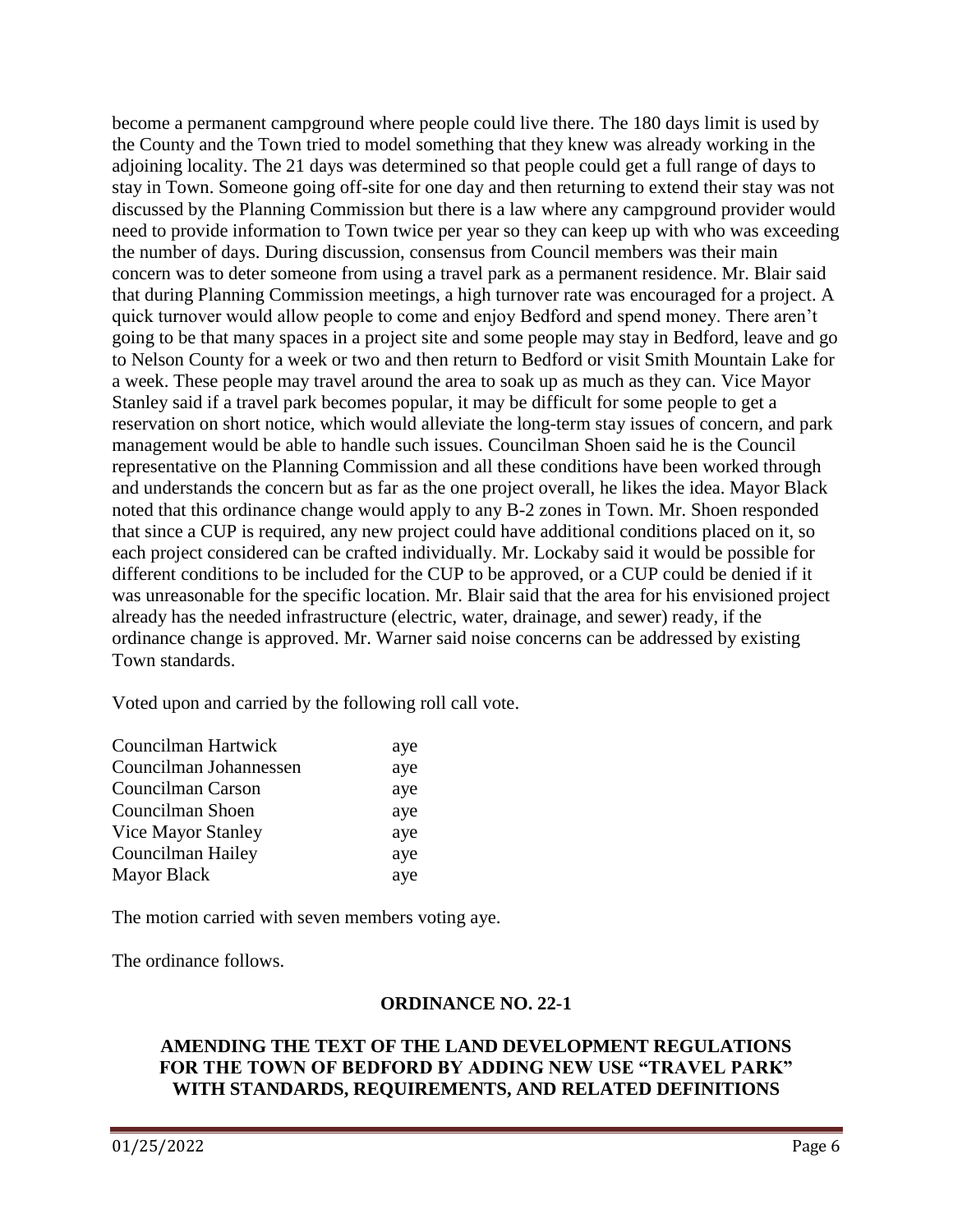**WHEREAS**, the Planning Commission of the Town of Bedford initiated a zoning ordinance amendment by motion at its meeting held December 2, 2021; and

**WHEREAS**, the Planning Commission of the Town of Bedford held a public hearing on January 6, 2022; and

**WHEREAS**, the Town Council held a public hearing after notice was given in the *Bedford Bulletin* once a week for two successive weeks as required by Virginia Code 15.2-2204; and

**WHEREAS,** it is found that the public necessity, convenience, general welfare, and good zoning practice are best served by changing the text of zoning regulations;

## **NOW, THEREFORE, BE IT ORDAINED BY THE TOWN COUNCIL OF THE TOWN OF BEDFORD, VIRGINIA THAT**:

The Land Development Regulations / Zoning Ordinance of the Town of Bedford is amended by adding and amending text for a conditional use as follows:

Section 1. Create a new use "Travel Park" with definitions, minimum site requirements and special requirements permitted by conditional use permit only in zoning district  $B-2$  –

Section **302.xx. Travel Park**: A commercial facility providing rented spaces for temporary overnight occupancy by recreational vehicles. Such facility is regulated by Title 35.1 of the Code of Virginia 1950, as amended, through the Virginia Administrative Code 12VAC5-450. This definition does not include mobile home parks or the storage of vehicles.

Section **302.xx. Campsite***:* A designated plot of ground within a "travel park" intended or used for the exclusive occupancy by a recreational vehicle.

Section **609.03.x** – Travel Parks, where permitted, must meet the following special requirements:

- a. The minimum area of a travel park shall be five contiguous acres.
- b. The maximum density of campsites shall be ten (10) sites per gross acre.
- c. The minimum size area for a recreational vehicle campsite shall be 30 feet wide by 50 feet long and shall accommodate parking for the recreational vehicle, and the towing vehicle if used, and a vehicle being towed if used. The campsite area shall be comprised of appropriate material that shall be edged with a hard border that will serve to contain the material if the site is not paved with asphalt or concrete or other hard surface.
- d. Each campsite shall be set back a minimum distance of twenty-five (25) feet from the perimeter property line of the travel park.
- e. At least ten (10) percent of the travel park area shall be in open space serving common areas for guest use. Indoor and outdoor recreational facilities are permitted for the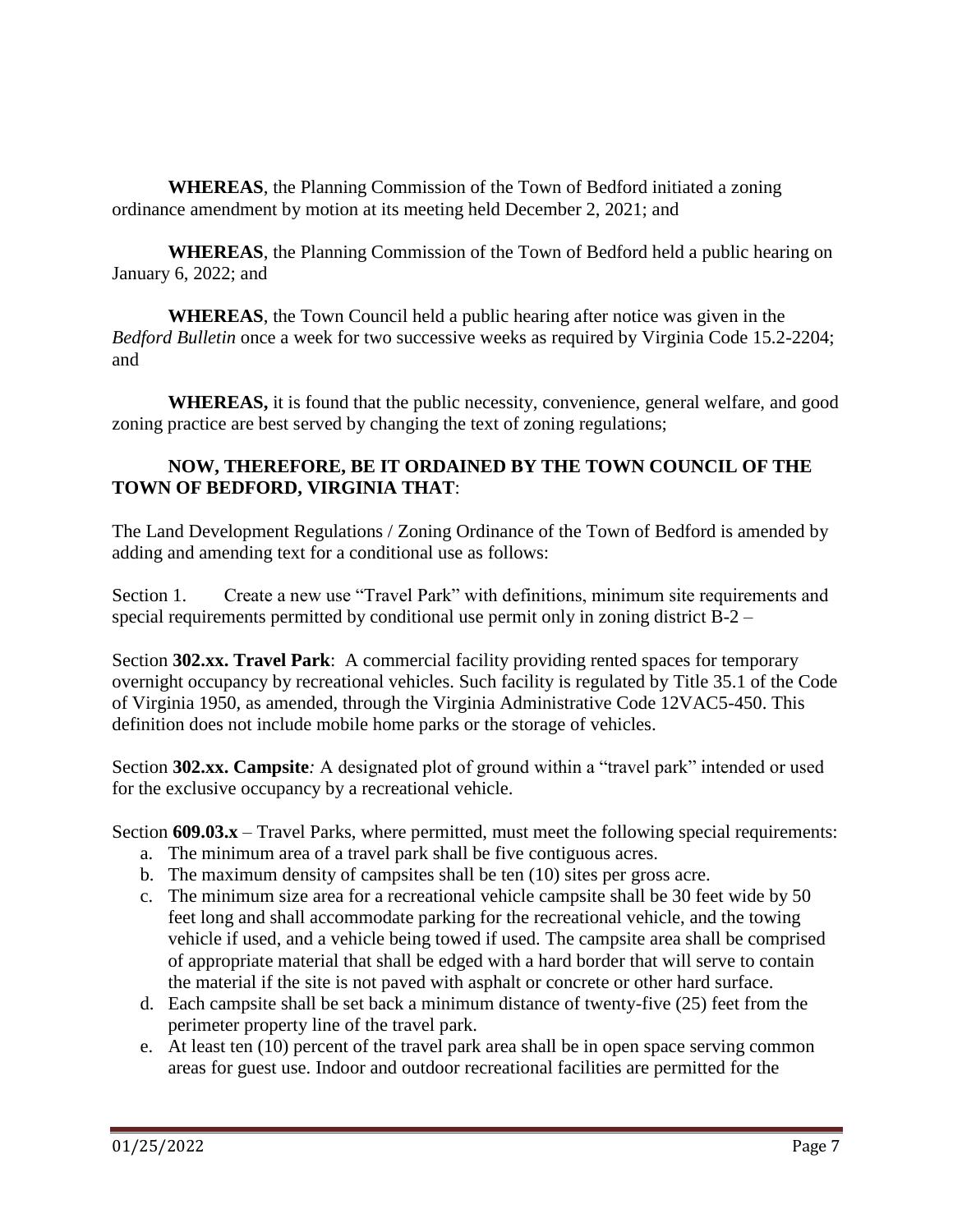exclusive use of travel park guests. No active, developed recreational areas shall be located within the required yard setbacks for the travel park use.

- f. The primary access road shall be paved in accordance with the latest editions of the Virginia Department of Transportation's Subdivision Street Requirements Manual. Such paving shall extend from the public street right-of-way to a point within the site to be determined in the conditional use permit process. Interior roads and access to individual sites shall consist at a minimum of an all-weather gravel surface, which may be pea gravel. All interior roads shall be eighteen (18) feet minimum width for two-way travel or ten (10) feet minimum width for one-way travel.
- g. The following shall be prohibited as recreational vehicles in the travel park: tents, popup campers, truck bed campers. The only permanent structures that may be in the travel park are buildings that are included in the plan for the conditional use permit. Buildings that house facilities required by regulating agencies may be permitted with additional conditions for appearance.
- h. Landscaping shall be provided as a visual buffer on the perimeter of the travel park and at the entry to the travel park to create privacy and reduce noise throughout the site. A solid fence or berm may be used as the visual buffer to screen the site around the perimeter. The type, height, and material of a fence or berm shall be approved through the conditional use permit process. Wherever possible, existing trees should be retained on the site. Chain link fencing shall not be used for buffering.
- i. Guests may stay no more than 21 nights consecutively. Guests may stay no more than 180 days in any one (1) calendar year. The operator of a travel park shall maintain a log of all guests, including their name, address, license plate number of the recreational vehicle, and length of stay. The operator shall provide the log to Town staff on a biannual basis.
- j. The travel park site shall have direct access to a publicly owned and maintained street. No campsite shall have direct access to a public street.
- k. All regulations required by permitting agencies shall apply.
- l. Lighting shall be directed downward and into the site. Innovative, low lighting techniques are encouraged to avoid use of standard tall street or dusk-to-dawn lights to prevent glare. When used, wall pack lights shall be full cutoff.
- m. Dumpsters serving the travel park shall be screened from view both from within and from outside of the site. Dumpsters shall be placed as far as possible from adjoining property lines to minimize the effects of noise when serviced.
- n. The following uses and activities shall be prohibited at a travel park:
	- i. The sale, storage, use or occupancy of any manufactured home.
	- ii. The sale of recreational vehicles and the storage of unoccupied units.

Section 609.03.xx. *Travel park application and site plan.* Applicants for conditional use permits for travel parks shall follow procedures outlined in section 1002.03 of this ordinance, and in addition, shall meet the following special requirements:

- a. All campsites, common areas and buildings associated with the travel park shall be shown, as well as any other items that are required for the use.
- b. All landscaping and visual buffers shall be shown, including existing trees that will remain on site.
- c. All materials for road and campsite surfaces shall be shown.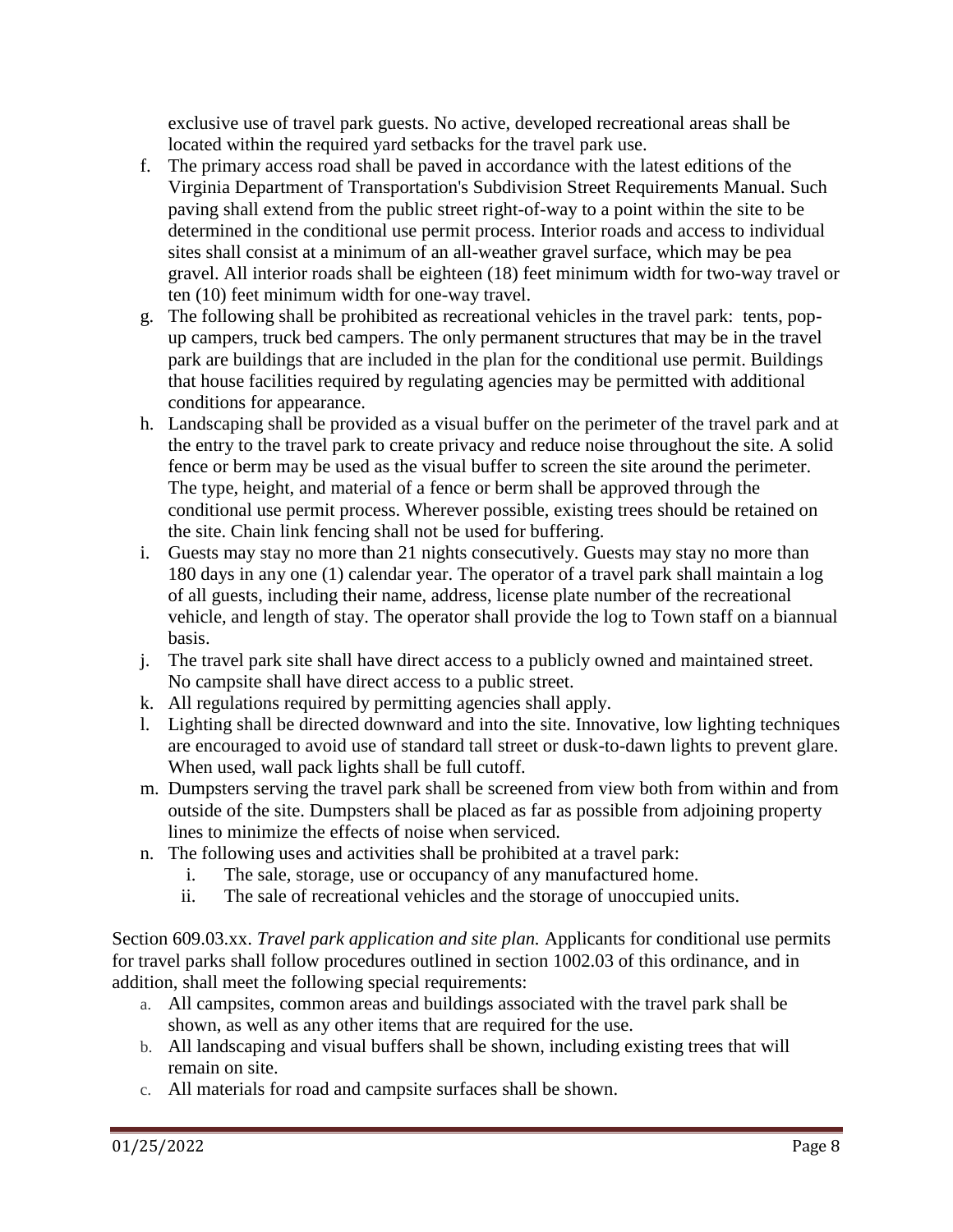- d. Site topography and drainage shall be shown in sufficient detail to confirm that site development will not affect adjoining and nearby property.
- e. Where practical or requested in the permit process, a lighting plan shall be included.

Section 2. This ordinance is effective upon enactment.

# **Bedford Otter Bus Project" – Support for Department of Rail and Public Transportation Grant Application**

Through funding from the Bedford Community Health Foundation, the Town helped launch the Bedford Otter Bus public transit program on September 1, 2021. From media about the project, the Town was subsequently contacted by the Director of Statewide Transit Programs within the Department of Rail and Public Transportation (DRPT). The Director informed Town staff of a DRPT Demonstration Project grant program that could help pay for future years of the bus through the State, prior to seeking funding through more rigorous Federal sources, if the Town was interested.

It was the intent of the Health Foundation to use a pilot project to test the viability of the Otter Bus in order to be able to seek future funding beyond the Foundation's annual budget. The Foundation approved investing almost \$50,000 in the pilot project that would run from September 2021 through February 2022. The Otter Bus has been successful and provided over 1,300 trips to 17 stop locations between September and December. The Foundation is now willing to fund the continuation of the bus until potential State funding would be released in August 2022 through the requested grant.

In addition, for the current application to DRPT, the Foundation would provide the required 20% local match of over \$30,000.00 for the first full year of the expanded service. The grant would be used to determine a rate structure that could help make the bus sustainable and identify other sources of funding, including private investment by businesses through new opportunities. DRPT requires local governments be the applicant for transit projects. The Town is already authorized to submit grants, having done so previously for the proposed Amtrak stop. DRPT also requires that local governments of communities served by the projects be aware of the projects, if the local government is not actually providing funding.

# **ACTION REQUESTED:**

The Town Council is requested to authorize staff to provide a letter of support of the grant application for the Bedford Otter Bus.

Mr. Johannessen moved, seconded by Mr. Hailey to authorize staff to provide a letter of support of the grant application for the Bedford Otter Bus.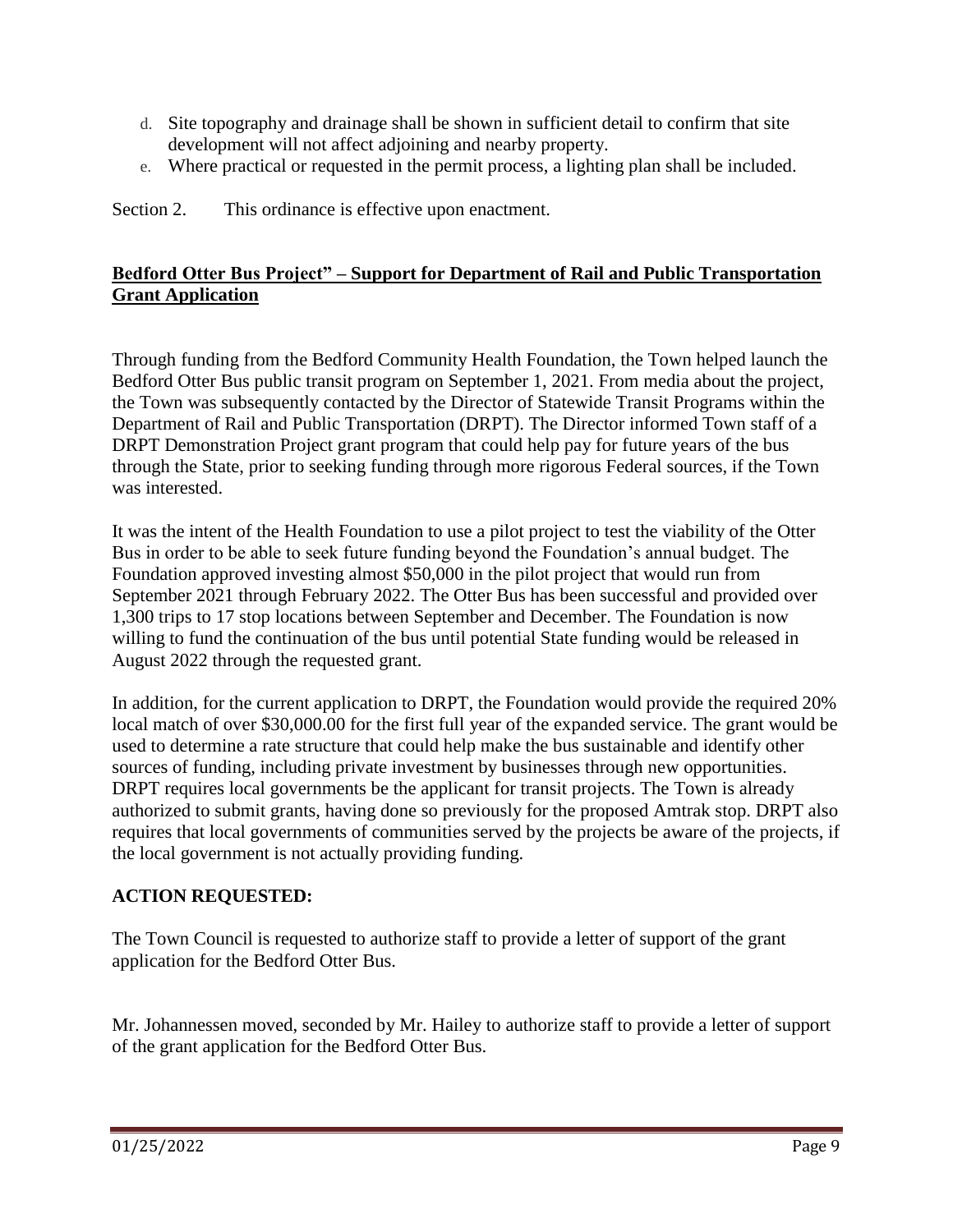Consensus of Council was that the Otter Bus provided a much-needed service to the community. The Bedford Community Health Foundation was thanked for helping provide this service.

Voted upon and carried by the following roll call vote.

| Councilman Johannessen | aye |
|------------------------|-----|
| Councilman Carson      | aye |
| Councilman Shoen       | aye |
| Vice Mayor Stanley     | aye |
| Councilman Hailey      | aye |
| Councilman Hartwick    | aye |
| <b>Mayor Black</b>     | aye |

The motion carried with seven members voting aye.

### **Contract Authorization for Zoning Ordinance Revision Services**

Town Council began discussing the need for a possible zoning ordinance revision in 2019. With guidance from a selection committee composed of a Planning Commission member and a Town Council member, the Town Council authorized EPR, PC to provide services to review the current Land Development Regulations within Town Code in 2020.

The resultant ordinance audit noted many sections of the ordinance need to conform with the Code of Virginia, and other sections need to be updated and clarified to meet several goals of the Planning Commission and Town Council. The resultant decision was to substantially revise its current Land Development Regulations with a focus on the Zoning Ordinance as a second phase of the zoning review.

Town Council appropriated half of the estimated cost for services in FY22 (effective July 1, 2021) and the remainder in FY23. Staff drafted a request for proposals, which was sent to previous respondents for the first phase and was advertised in the newspaper.

EPR, PC responded to this second request for proposals for the ordinance rewrite. They were the only respondent to the procurement process and they met the requirements in the RFP. Their contract references the Town RFP as the primary performance document and their proposal. The Town Attorney has reviewed the relevant documents.

### **ACTION REQUESTED:**

Town Council is requested to authorize the Town Manager to sign a contract with EPR, PC for services to substantially rewrite the zoning ordinance.

Mr. Carson moved, seconded by Mr. Hartwick to authorize Mr. Warner to sign a contract with EPR, PC for services to substantially rewrite the zoning ordinance.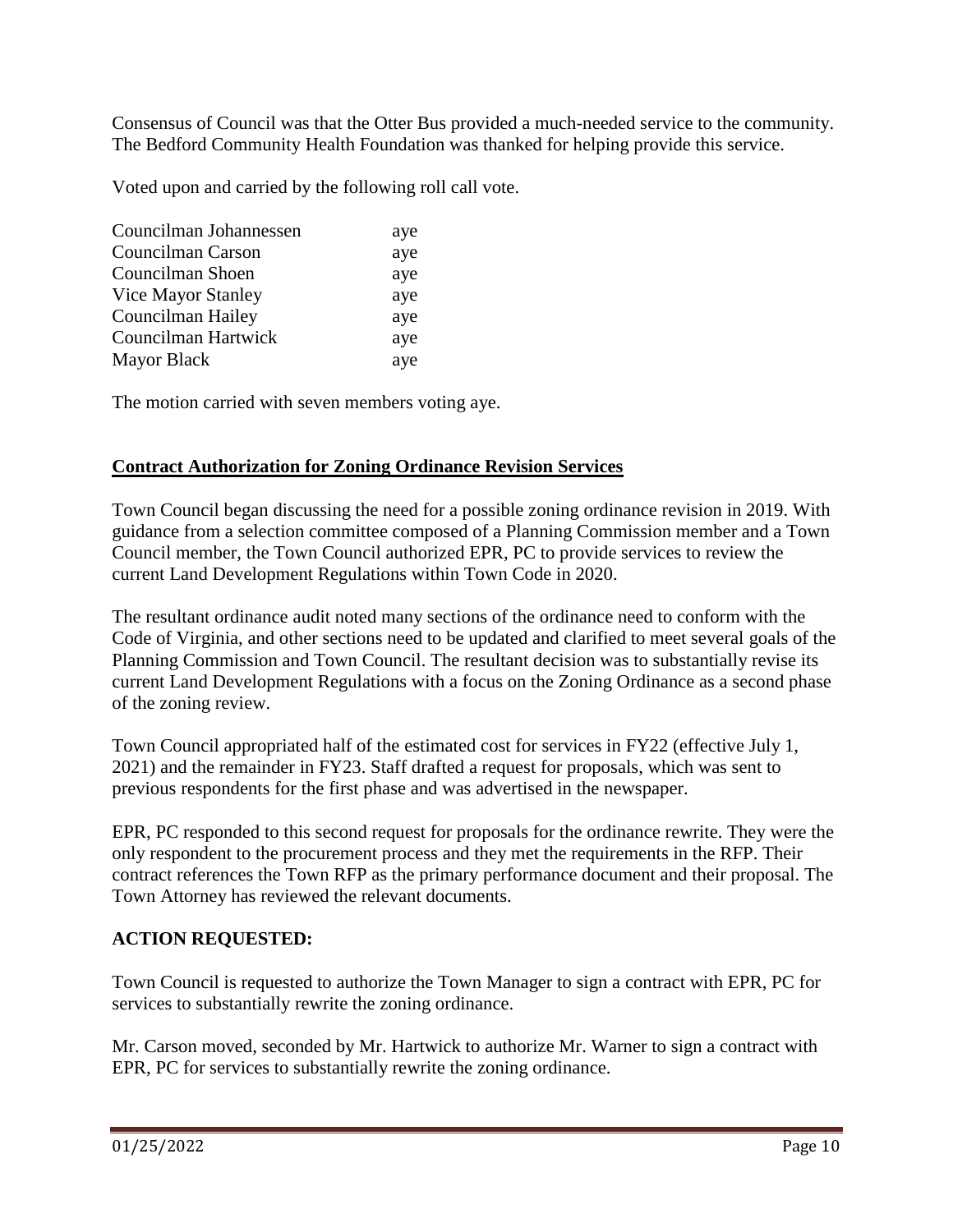Mr. Warner said these services are for a complete, in-depth revision of the zoning ordinance for a total contract price of \$79,537.

Voted upon and carried by the following roll call vote.

| Councilman Carson      | aye |
|------------------------|-----|
| Councilman Shoen       | aye |
| Vice Mayor Stanley     | aye |
| Councilman Hailey      | aye |
| Councilman Hartwick    | aye |
| Councilman Johannessen | aye |
| <b>Mayor Black</b>     | aye |

The motion carried with seven members voting aye.

## **Resolution – Option for Police Department Building**

In light of the estimated costs of constructing a new Police Department facility, staff has been evaluating alternatives that may be more economical and cost efficient. There is currently a property on the market at 1106 Monroe Street that may be appropriate for our intentions and at a much lower price. After several discussions with the owner of this property, we have secured a proposal by which the Town will have 90 days to evaluate its full interest in the property – the proposal also includes a purchase price that is well below what is currently listed.

The design and assessment activities associated with the evaluation of this property should also be beneficial in reducing the cost of a new facility regardless of whether the Town constructs a new building or renovates an existing one.

### **ACTION REQUESTED:**

Town Council is requested to approve execution of the attached (**Attachment 1**) Option to Purchase Real Property at 1106 Monroe Street, Bedford, VA.

Mr. Lockaby clarified that blanks in the agreement would be filled in with Tax Map information. The proposed option period would begin February 1, 2022 and end on May 2, 2022. Mr. McIver has been working with the engineer who will be doing the site assessment and they appear to be able to begin work in early February.

The Option price is \$10,000 non-refundable, but will be credited towards the purchase price if the Town actually buys the property. Once this process is completed, the Town Council will know whether this building is feasible for the police department facility.

Mr. Hailey moved, seconded by Mr. Hartwick to approve execution of the Option to Purchase Real Property agreement.